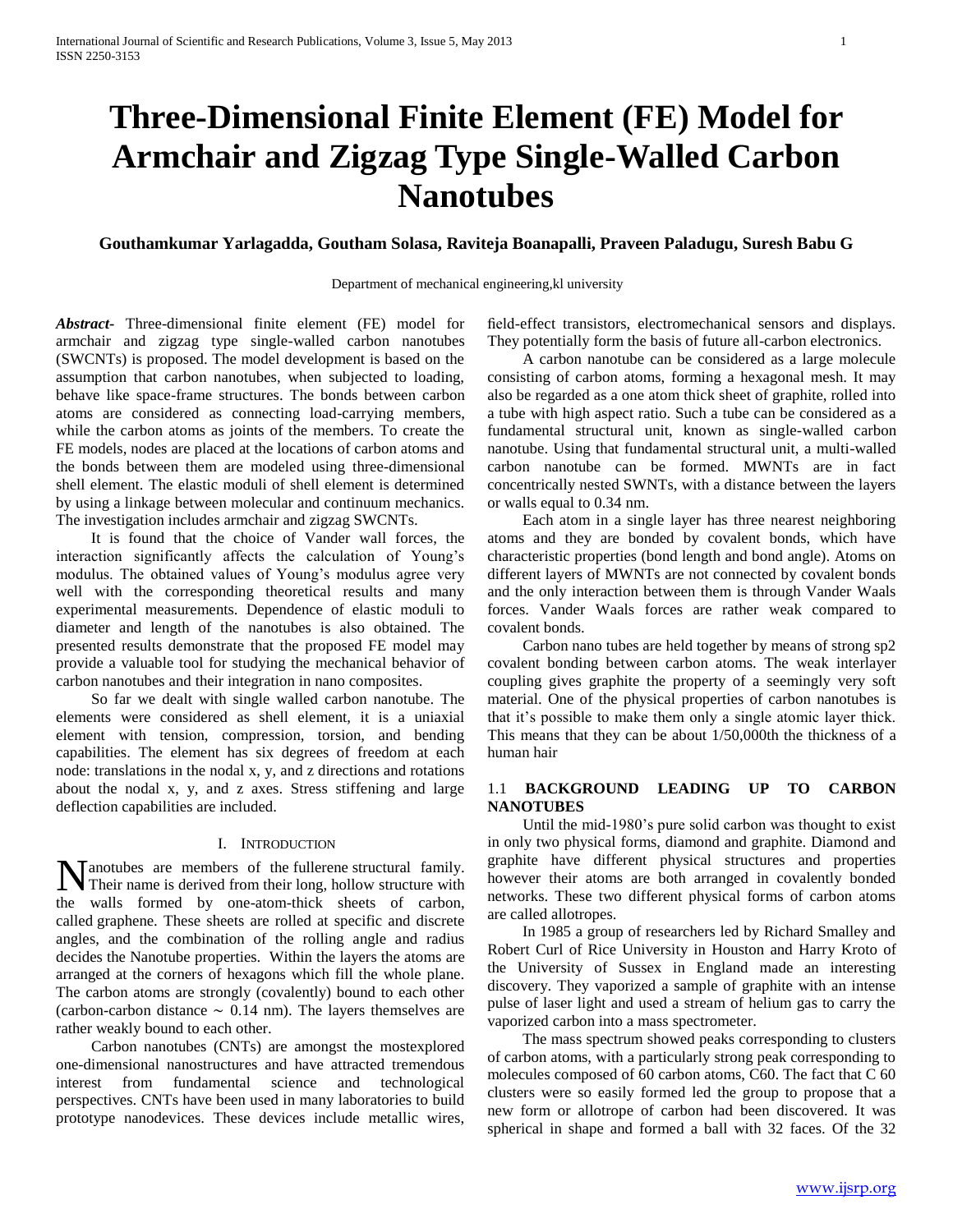faces, 12 were pentagons and 20 were hexagons exactly like a soccer ball.(as shown in fig below)



**Fig.1 Buckminster fullerene**

 We see this unusual soccer ball-shape expressed in a wide variety of physical objects, for instance soccer balls, new golf balls, architecture, and art. These molecules were named after an architect, Buckminster Fuller, who was responsible for the design of the first geodomes. A geodome that you may be familiar with is "Spaceship Earth" at Epcot Center (Disney World). The soccer ball shaped C60 molecule was named "Buckminster Fullerene" or "buckyball" for short.

 After this discovery, other related molecules (C36, C70, C76 and C84) composed of only carbon atoms were also discovered and they and the buckyball were recognized as a new allotrope of carbon. This new class of carbon molecules is called the fullerenes. Fullerenes consist of hexagons and pentagons that form a spherical shape. Fullerenes have also been proposed as possible HIV inhibitors as well as potential constituents in interstellar space.

## 1.2 DISCOVERY OF CARBON NANOTUBES

 The unique geometric properties of this new allotrope of carbon did not end with soccer shaped molecules, it was also discovered that carbon atoms can form long cylindrical tubes. These tubes were originally called "buckytubes" but now are better known as carbon nanotubes or CNT for short. These molecules are shaped like a tube; imagine a sheet of graphite ("graphene sheet") or chicken wire rolled into a tube.

 The carbon Nanotube was discovered in 1991 by the Japanese electron microscopist Sumio Iijima who was studying the material deposited on the cathode during the arc-evaporation synthesis of fullerenes. He found that the central core of the cathodic deposit contained a variety of closed graphitic structures including nanoparticles and nanotubes, of a type which had never previously been observed.

 **The tubes are hollow cylinders with diameters ranging from 1 to 50 nm and having a length in the range of**  **micrometers.** Nanotubes have been constructed with length-todiameter ratio of up to 132,000,000:1, significantly larger than for any other material. The properties of the material vary as the surface to volume ratio varies. **They only contain carbon atoms and can be thought of a seamless cylinder rolled from a graphite sheet.** Extensive experiments using various advanced measurement tools have been carried out to identify the mechanical properties and the behaviors of CNT including the Young's modulus, shear modulus, buckling behavior and vibration responses. Due to their exceptional mechanical and electrical properties: small size, low density, high stiffness, high strength etc., CNTs represent a very promising material in many areas of science and industry.

 Carbon Nanotubes have many structures, differing in length, thickness, and in the type of helicity and number of layers. Although they are formed from essentially the same graphite sheet, their electrical characteristics differ depending on these variations, acting either as metals or as semiconductors.

### **1.3.Classification of carbon nano tubes**

 Carbon Nanotubes can be classified mainly based on the following two factors

## **1.3.1 Classification based on chirality**



Fig.2 representation of chirality of CNT

 The way the graphene sheet is wrapped is represented by a pair of indices (n, m). The integer's n and m denote the number of unit vectors along two directions in the honeycomb crystal lattice of graphene. If  $m = 0$ , the nanotubes are called **zigzag nanotubes**, and if  $n = m$ , the nanotubes are called **armchair nanotubes**. Otherwise, they are called **Chiral.** The diameter of an ideal Nanotube can be calculated from its (n, m) indices as follows

$$
d = \frac{a}{\pi} \sqrt{(n^2 + nm + m^2)}.
$$
  
where a = 0.246 nm.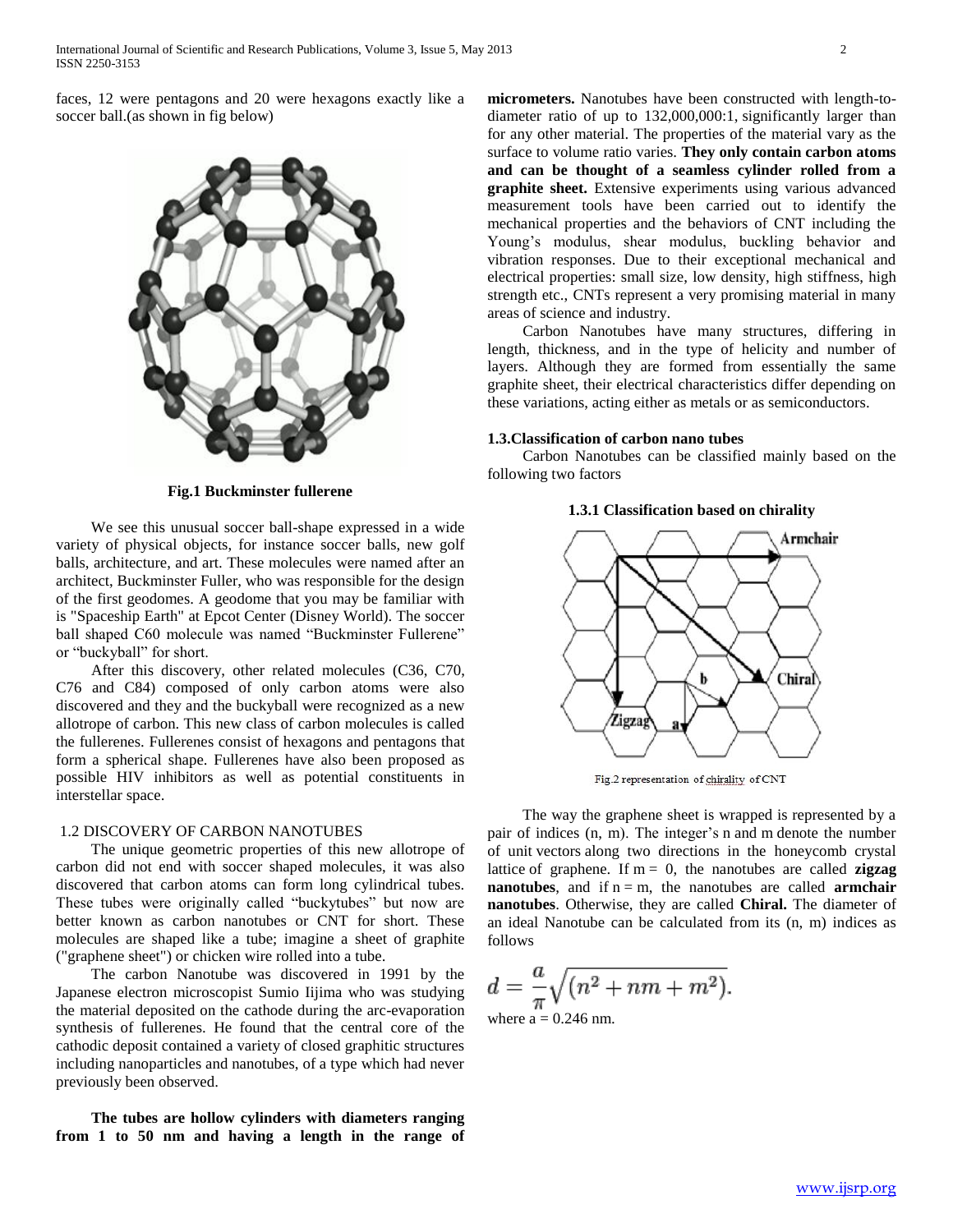

Fig.3 Armchair, Zigzag and Chiral CNTS

 Our current project deals about comparison between the armchair and zigzag type of tubes at different wall thickness and at different loading conditions.

# **1.3.2 Based on number of graphene sheets being rolled**

 **Single walled carbon nano tubes** (SWNT**)** are most widely used nano tubes. Most single-walled nanotubes have a diameter of close to 1 nanometer, with a tube length that can be many millions of times longer. The structure of a SWNT can be conceptualized by wrapping a one-atom-thick layer of graphite called graphene into a seamless cylinder. Single-walled nanotubes are likely candidates for miniaturizing electronics. The most basic building block of these systems is the electric wire, and SWNTs with diameters of an order of a nanometer can be excellent conductors. One useful application of SWNTs is in the development of the first intermolecular field-effect transistors.

 **Multi-walled carbon nanotubes** (MWNT) consist of multiple rolled layers (concentric tubes) of graphene. There are two models that can be used to describe the structures of multiwalled nanotubes. In the Russian Doll model, sheets of graphite are arranged in concentric cylinders. In the Parchment model, a single sheet of graphite is rolled in around itself, resembling a scroll of parchment or a rolled newspaper The interlayer distance in multi-walled nanotubes is close to the distance between graphene layers in graphite, approximately 3.4 Å. Multi walled carbon nano tubes are mainly used in space elevators due to their extreme physical properties.



Fig.4 Single wall / Multi wall nanotubes

 The failure criteria of CNTS are described by its compressive loading condition. Carbon nano tubes mainly fail due to buckling. Buckling is characterized by a sudden failure of a structural member subjected to high compressive stress, where the actual compressive stress at the point of failure is less than the ultimate compressive stresses that the material is capable of withstanding.

## **1.4. PROPERTIES OF CARBON NANO TUBES**

 Carbon nano tubes are quite interesting than the other nano materials because of their excellent properties that they can exhibit. Some of the properties that a carbon nano tube can exhibit are clearly discussed in this paper. The properties of the carbon nano tubes will not be the same for each and every tube. There will be a significant change in properties as the length to diameter ratio varies.

## **1.4.1. MECHANICAL PROPERTIES**

 Carbon nanotube is one of the strongest materials in nature. Carbon nanotubes (CNTs) are basically long hollow cylinders of graphite sheets. Although a graphite sheet has a 2D symmetry, carbon nanotubes by geometry have different properties in axial and radial directions. It has been shown that CNTs are very strong in the axial direction. Young's modulus on the order of270 - 950 GPA and tensile strength of 11 - 63 GPA were obtained.

 On the other hand, there was evidence that in the radial direction they are rather soft. The first transmission electron microscope observation of radial elasticity suggested that even the van der Waals forces can deform two adjacent nanotubes. Later, nano indentations with atomic force microscope were performed by several groups to quantitatively measure radial elasticity of multiwalled carbon nanotubes and tapping/contact mode atomic force microscopy was recently performed on single-walled carbon nanotubes. Young's modulus of on the order of several GPA showed that CNTs are in fact very soft in the radial direction.

 Radial direction elasticity of CNTs is important especially for carbon nanotube composites where the embedded tubes are subjected to large deformation in the transverse direction under the applied load on the composite structure.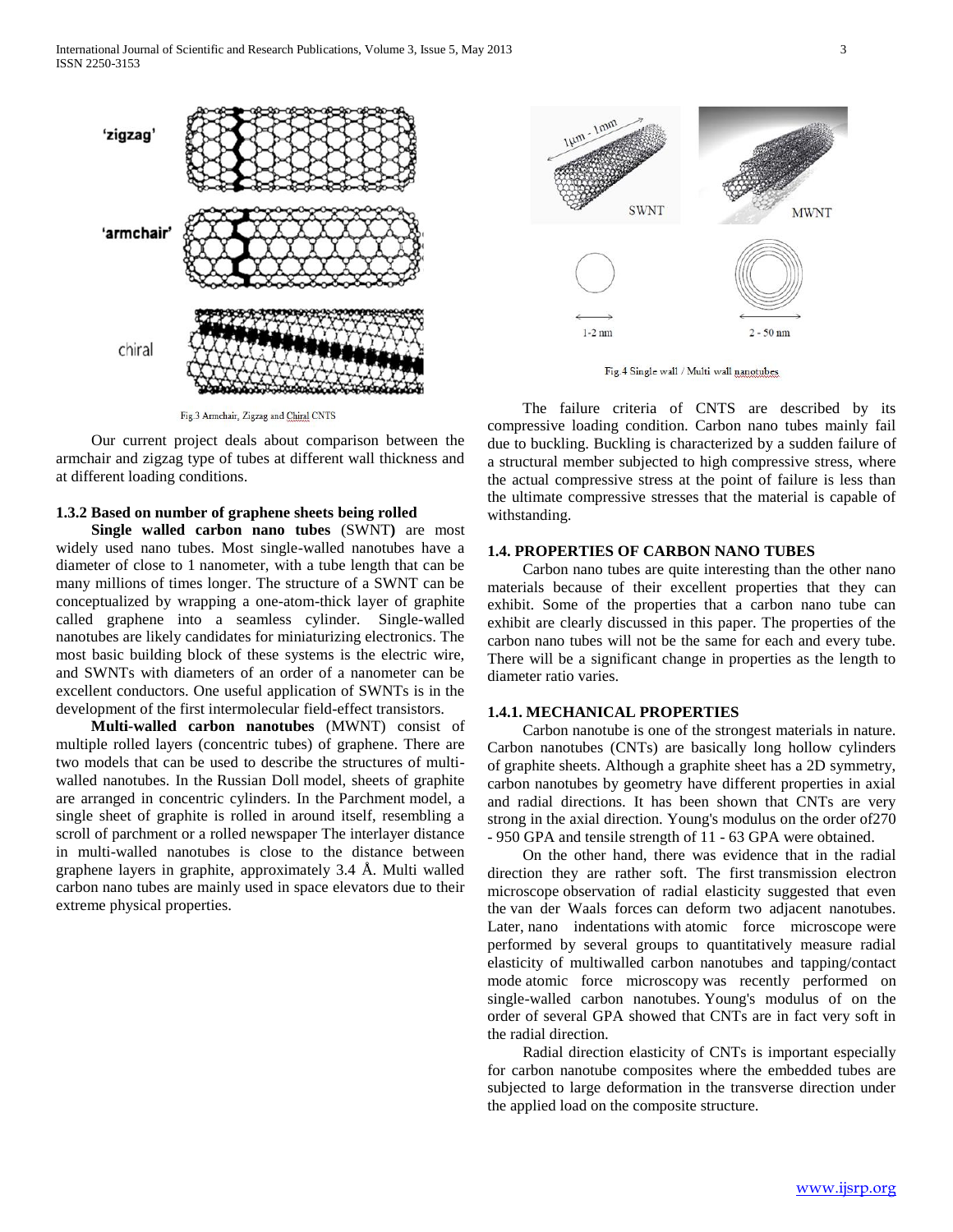## **1.4.2. Strength**

 Carbon nanotubes are the strongest and stiffest materials discovered in terms of tensile strength and elastic modulus respectively. This strength results from the covalent  $sp<sup>2</sup>$  bonds formed between the individual carbon atoms. CNTs are not nearly as strong under compression. Because of their hollow structure and high aspect ratio, they tend to undergo buckling when placed under compressive, torsional, or bending stress.

 Further studies, such as one conducted in 2008, revealed that individual CNT shells have strengths of up to  $\sim$ 100 GPa, which is in agreement with quantum/atomistic models. Since carbon nanotubes have a low density for a solid of 1.3 to 1.4 g/cm<sup>3</sup>, its specific strength of up to 48,000 kN·m·kg<sup>-1</sup> is the best of known materials, compared to high-carbon steel's 154 kN·m·kg−1. Under excessive tensile strain, the tubes will undergo plastic deformation, which means the deformation is permanent.

 Although the strength of individual CNT shells is extremely high, weak shear interactions between adjacent shells and tubes leads to significant reductions in the effective strength of multi-walled carbon nanotubes and carbon nanotube bundles down to only a few GPa's.

#### **1.4.3. Hardness**

 Standard single-walled carbon nanotubes can withstand a pressure up to 24 GPA without deformation. They then undergo a transformation to super hard phase nanotubes. Maximum pressures measured using current experimental techniques are around 55 GPA. However, these new super hard phase nanotubes collapse at an even higher, unknown, pressure. The bulk modulus of super hard phase nanotubes is 462 to 546 GPA, even higher than that of diamond (420 GPA for single diamond crystal).

## **1.4.4. Kinetic properties**

 Multi-walled nanotubes are multiple concentric nanotubes precisely nested within one another. These exhibit a striking telescoping property whereby an inner nanotube core may slide, almost without friction, within its outer nanotube shell, thus creating an atomically perfect linear or rotational bearing. This is one of the first true examples of molecular nanotechnology, the precise positioning of atoms to create useful machines. Already, this property has been utilized to create the world's smallest rotational motor. Future applications such as a gigahertz mechanical oscillator are also envisaged.

## **1.4.5. Electrical properties**

 Because of the symmetry and unique electronic structure of graphene, the structure of a nanotube strongly affects its electrical properties. For a given  $(n, m)$  nanotube, if  $n = m$ , the nanotube is metallic; if  $n - m$  is a multiple of 3, then the nanotube is semiconducting with a very small band gap, otherwise the nanotube is a moderate semiconductor. Thus all armchair  $(n = m)$  nanotubes are metallic, and nanotubes  $(6, 4)$ ,  $(9, 4)$ 1), etc. are semiconducting.

 Because of their nanoscale cross-section, electrons propagate only along the tube's axis and electron transport involves quantum effects. As a result, carbon nanotubes are

frequently referred to as one-dimensional conductors. There have been reports of intrinsic superconductivity in carbon nanotubes. Many other experiments, however, found no evidence of superconductivity, and the validity of these claims of intrinsic superconductivity remains a subject of debate.

## **1.4.6. Optical Properties**

 Within materials science, the optical properties of carbon nanotubes refer specifically to the absorption, photoluminescence, and Raman spectroscopy of carbon nanotubes. Spectroscopic methods offer the possibility of quick and non-destructive characterization of relatively large amounts of carbon nanotubes. There is a strong demand for such characterization from the industrial point of view: numerous parameters of the nanotube synthesis can be changed, intentionally or unintentionally, to alter the nanotube quality.

 Carbon nanotubes are unique "one dimensional systems" which can be envisioned as rolled single sheets of graphite (or more precisely graphene). This rolling can be done at different angles and curvatures resulting in different nanotube properties. The diameter typically varies in the range 0.4–40 nm (i.e. "only"  $\sim$ 100 times), but the length can vary  $\sim$ 10,000 times reaching 18.5 cm. Thus the nanotube aspect ratio, or the length-todiameter ratio, can be as high as 132,000,000:1, which is unequalled by any other material. Consequently, all the properties of the carbon nanotubes relative to those of typical semiconductors are extremely anisotropic (directionally dependent) and tunable.

## **1.4.7. Thermal properties**

 As nanoscale graphitic structures, carbon nanotubes are of great interest for their thermal properties. The low-temperature specific heat and thermal conductivity show direct evidence of 1- D quantization of the phonon band structure. Modeling of the low-temperature specific heat allows determination of the ontube phonon velocity, the splitting of phonon sub bands on a single tube, and the interaction between neighboring tubes in a bundle.

 All nanotubes are expected to be very good thermal conductors along the tube, exhibiting a property known as "ballistic conduction", but good insulators laterally to the tube axis. Measurements show that a SWNT has a room-temperature thermal conductivity along its axis of about 3500  $W \cdot m^{-1} \cdot K^{-1}$ ; compare this to copper, a metal well known for its good thermal conductivity, which transmits 385 W·m<sup>-1</sup>·K<sup>-1</sup>. A SWNT has a room-temperature thermal conductivity across its axis (in the radial direction) of about 1.52 W·m<sup>-1</sup>·K<sup>-1</sup>, which is about as thermally conductive as soil. The temperature stability of carbon nanotubes is estimated to be up to 2800 °C in vacuum and about 750 °C in air.

## **1.5. Applications of Carbon nano tubes 1.5.1. Current Applications**

 Current use and application of nanotubes has mostly been limited to the use of bulk nanotubes, which is a mass of rather unorganized fragments of nanotubes. Bulk nanotube materials may never achieve a tensile strength similar to that of individual tubes, but such composites may, nevertheless, yield strengths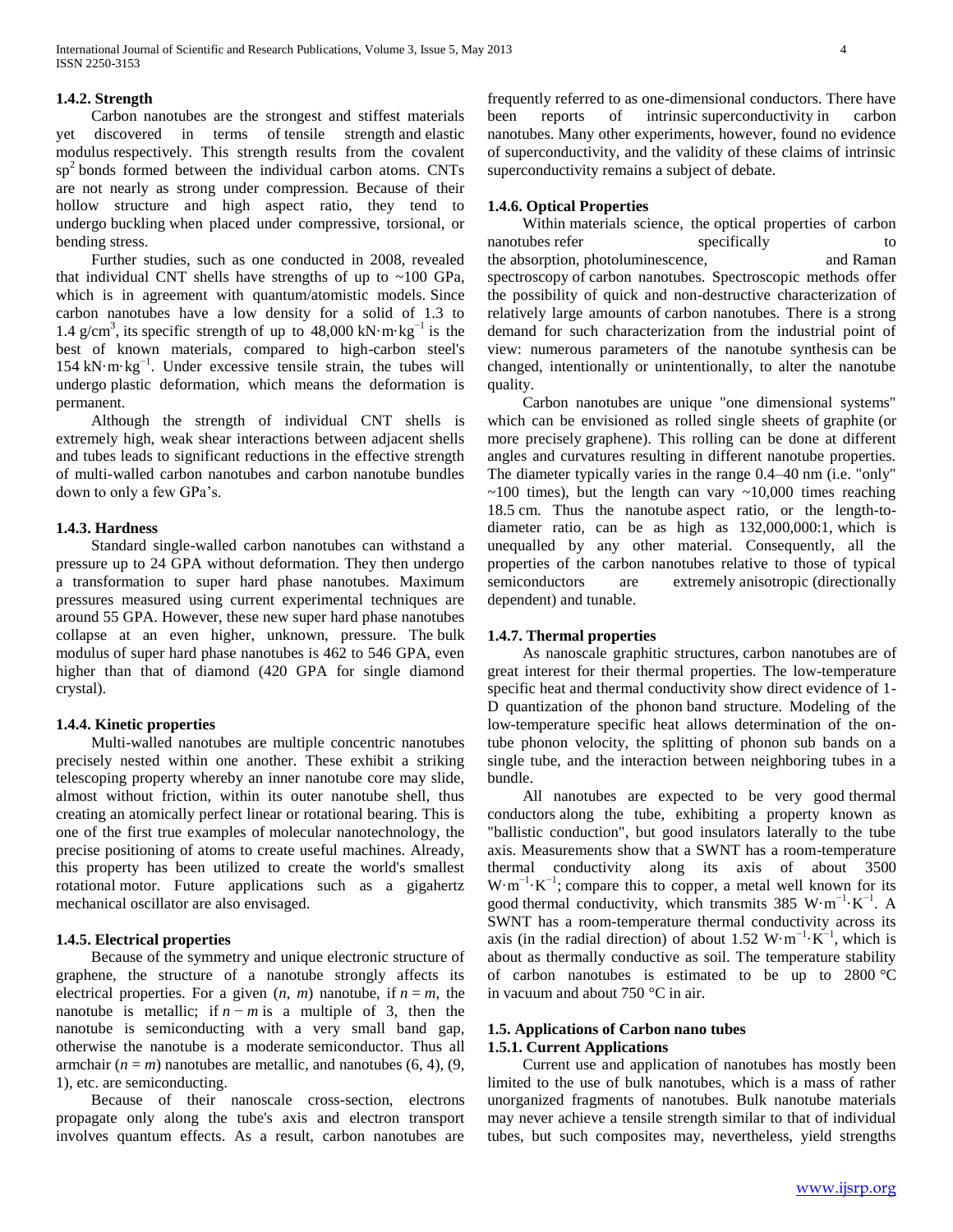sufficient for many applications. Bulk carbon nanotubes have already been used as composite fibers in polymers to improve the mechanical, thermal and electrical properties of the bulk product.

# **1.5.2. Potential Applications**

 The strength and flexibility of carbon nanotubes makes them of potential use in controlling other nanoscale structures, which suggests they will have an important role in nanotechnology engineering. The highest tensile strength of an individual multi-walled carbon nanotube has been tested to be is 63 GPa. Carbon nanotubes were found in Damascus steel from the 17th century, possibly helping to account for the legendary strength of the swords made of it.

# **1.5.3. Structural**

 Because of the carbon nanotubes superior mechanical properties, many structures have been proposed ranging from everyday items like clothes and sports gear to combat jackets and space elevators. However, the space elevator will require further efforts in refining carbon nanotube technology, as the practical tensile strength of carbon nanotubes can still be greatly improved.

 Carbon nanotubes are also a promising material as building blocks in bio-mimetic hierarchical composite materials given their exceptional mechanical properties (~1 TPa in modulus, and ~100 GPa in strength). Initial attempts to incorporate CNTs into hierarchical structures led to mechanical properties that were significantly lower than these achievable limits. Because of the high mechanical strength of carbon nanotubes, research is being made into weaving them into clothes to create stab-proof and bulletproof clothing. The nanotubes would effectively stop the bullet from penetrating the body, although the bullet's kinetic energy would likely cause broken bones and internal bleeding.

## **1.5.4. In electrical circuits**

 Nanotube-based transistors, also known as carbon nanotube field-effect transistors (CNTFETs), have been made that operate at room temperature and that are capable of digital switching using a single electron. However, one major obstacle to realization of nanotubes has been the lack of technology for mass production. In 2001 IBM researchers demonstrated how metallic nanotubes can be destroyed, leaving semiconducting ones behind for use as transistors. Their process is called "constructive destruction," which includes the automatic destruction of defective nanotubes on the wafer. This process, however, only gives control over the electrical properties on a statistical scale.

## **1.5.5. As electrical cables and wires**

 Wires for carrying electrical current may be fabricated from pure nanotubes and nanotube-polymer composites. Recently small wires have been fabricated with specific conductivity exceeding copper and aluminum; these cables are the highest conductivity carbon nanotube and also highest conductivity nonmetal cables.

**1.5.6. As paper batteries:**A paper battery is a battery engineered to use a paper-thin sheet of cellulose (which is the major constituent of regular paper, among other things) infused with aligned carbon nanotubes. The nanotubes act as electrodes; allowing the storage devices to conduct electricity. The battery, which functions as both a lithium-ion battery and a super capacitor, can provide a long, steady power output comparable to a conventional battery, as well as a super capacitor's quick burst of high energy—and while a conventional battery contains a number of separate components, the paper battery integrates all of the battery components in a single structure, making it more energy efficient.

#### **1.5.7. Solar cells**

 One of the promising applications of single-walled carbon nanotubes (SWNTs) is their use in solar panels, due to their strong UV/Vis-NIR absorption characteristics. Research has shown that they can provide a sizeable increase in efficiency, even at their current un-optimized state. Solar cells developed at the New Jersey Institute of Technology use a carbon nanotube complex, formed by a mixture of carbon nanotubes and carbon buckyballs (known as fullerenes) to form snake-like structures. Buckyballs trap electrons, but they can't make electrons flow. Add sunlight to excite the polymers, and the buckyballs will grab the electrons. Nanotubes, behaving like copper wires, will then be able to make the electrons or current flow.

## **1.5.8. Hydrogen storage**

 In addition to being able to store electrical energy, there has been some research in using carbon nanotubes to store hydrogen to be used as a fuel source. By taking advantage of the capillary effects of the small carbon nanotubes, it is possible to condense gases in high density inside single-walled nanotubes. This allows for gases, most notably hydrogen  $(H<sub>2</sub>)$ , to be stored at high densities without being condensed into a liquid. Potentially, this storage method could be used on vehicles in place of gas fuel tanks for a hydrogen-powered car. A current issue regarding hydrogen-powered vehicles is the onboard storage of the fuel. Current storage methods involve cooling and condensing the  $H<sub>2</sub>$  gas to a liquid state for storage which causes a loss of potential energy (25–45%) when compared to the energy associated with the gaseous state. Storage using SWNTs would allow one to keep the H2 in its gaseous state, thereby increasing the storage efficiency. This method allows for a volume to energy ratio slightly smaller to that of current gas powered vehicles, allowing for a slightly lower but comparable range.

 An area of controversy and frequent experimentation regarding the storage of hydrogen by adsorption in carbon nanotubes is the efficiency by which this process occurs. The effectiveness of hydrogen storage is integral to its use as a primary fuel source since hydrogen only contains about one fourth of the energy per unit volume as gasoline.

## **1.5.9. Ultra capacitors**

 MIT Laboratory for Electromagnetic and Electronic Systems uses nanotubes to improve ultra capacitors. The activated charcoal used in conventional ultra capacitors has many small hollow spaces of various sizes, which create together a large surface to store electric charge. But as charge is quantized into elementary charges, i.e. electrons, and each such elementary charge needs a minimum space, a significant fraction of the electrode surface is not available for storage because the hollow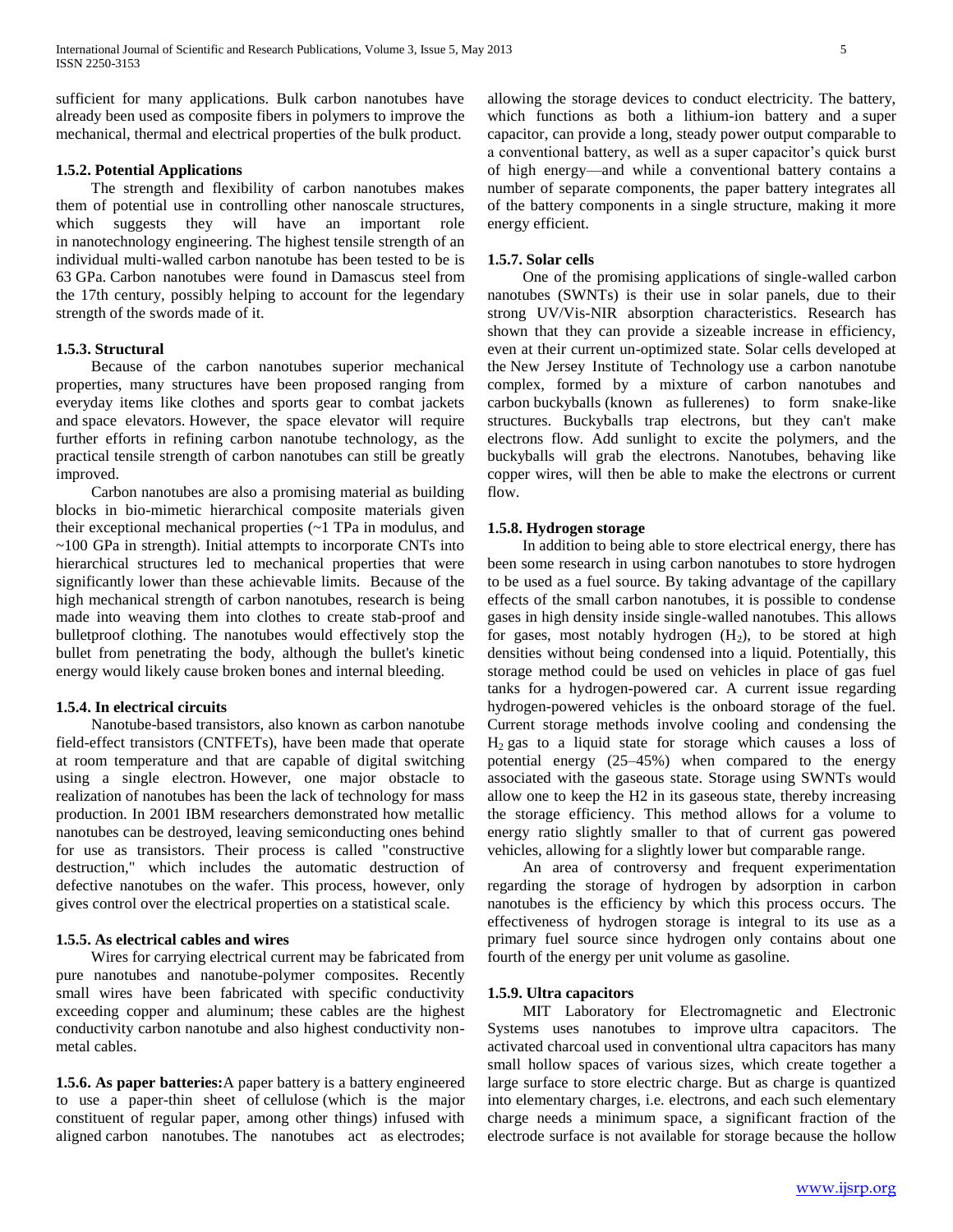spaces are not compatible with the charge's requirements. With a nanotube electrode the spaces may be tailored to size—few too large or too small—and consequently the capacity should be increased considerably.

# .*FINITE ELEMENT MODELING*



**Fig 5.Modeling the base circle for development of arm chair CNT usi**



**Fig6.Modeling of armchair CNT structure Using pro-e**



**Fig 7.Modeling the base circle for development of zigzag CNT using pro e**



**Fig 8.modelling of zigzag CNT structure in pro ENGINEER**

# *Design procedure for meshing of armchair CNT:*

- Shell 63 element is used because of the following properties
	- 1. Shell63 has both bending and membrane capabilities.
	- 2. Both in-plane and normal loads are permitted.

The element has six degrees of freedom at each node:

- translations in the nodal x, y, and z directions
- Rotations about the nodal x, y, and z-axes.

 Stress stiffening and large deflection capabilities are included. A consistent tangent stiffness matrix option is available for use in large deflection (finite rotation) analyses

- The model of armchair carbon nano tube has only one row of the structure of cnt as designed in pro engineer
- using hyper mesh the full structure of cnt is developed.
- finished structure of armchair carbon nano tube is used for further usage.



**Fig 9** *meshing of armchair CNT*

# **Design procedure for meshing of zigzag CNT:**

- Shell 63 element is used because of the following properties
- o Shell63 has both bending and membrane capabilities.
- o Both in-plane and normal loads are permitted.
- o The element has six degrees of freedom at each node:
- $\bullet$  translations in the nodal x, y, and z directions
- Rotations about the nodal x, y, and z-axes.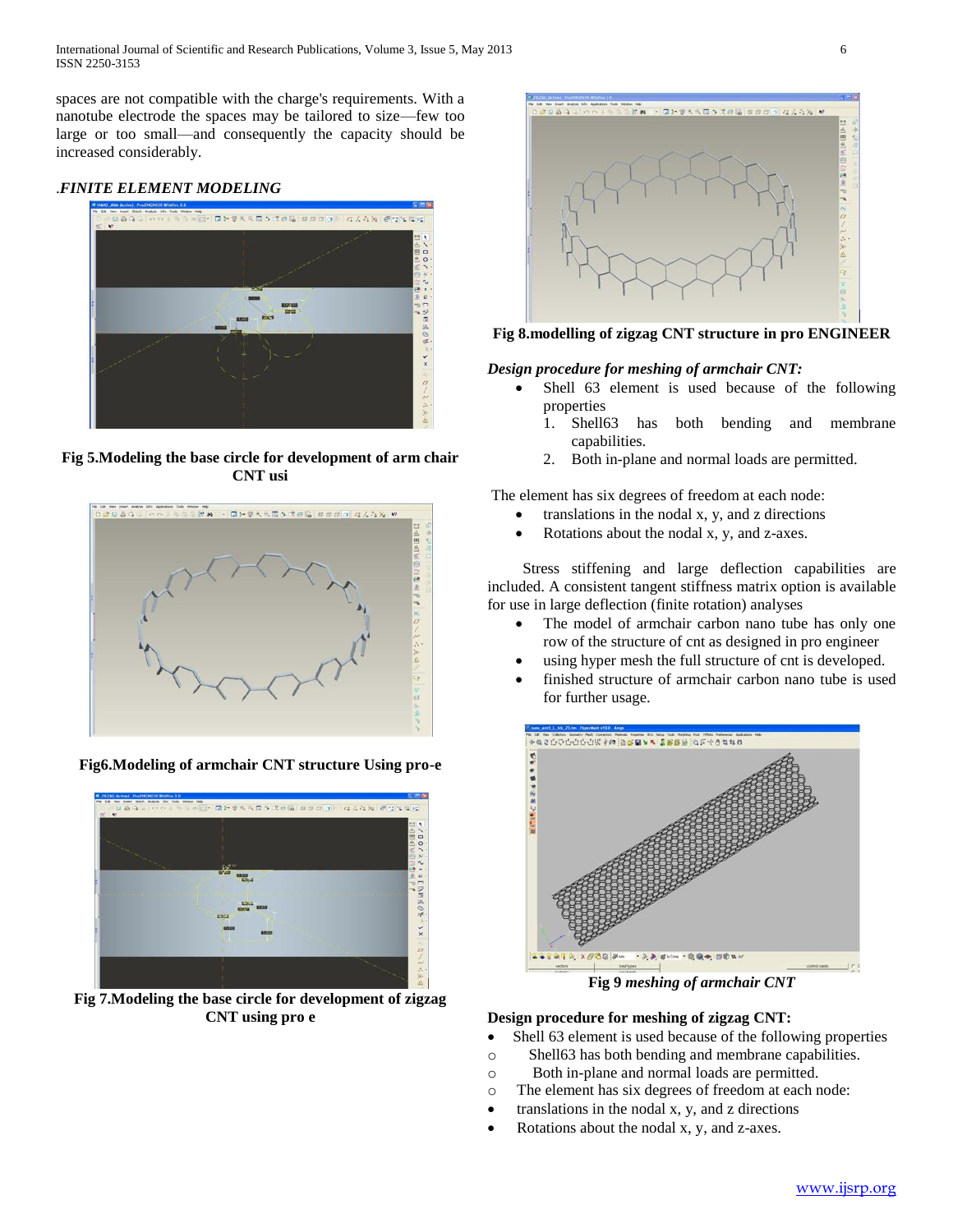- o Stress stiffening and large deflection capabilities are included.
- o A consistent tangent stiffness matrix option is available for use in large deflection (finite rotation) analyses
- The imported model of zigzag carbon nano tube has only one row of the structure of cnt as designed in pro engineer
- using hyper mesh the full structure of cnt is developed
- the finished structure of zigzag carbon nano is used for further usage.



**Fig 10 meshing of zigzag CNT**

 It has been stated that carbon nanotubes are bonded together with covalent bonds which form the hexagonal lattice. These bonds are characterized by bond length and a bond angle. The displacement of individual atoms under the axial force is constrained by the bonds. Therefore, the total deformation of the Nanotube is the result of the interactions between the bonds. The bonds are considered as connecting load carrying elements and the atoms as joints of the connecting elements. The CNTs are simulated as space frame structures. The single walled carbon Nanotube is modeled using the ANSYS 10 software. The wall thickness of the tube is considered to be equal to that of cross sectional diameter of the element. The element chosen is shell which is a combination of spring-slider-damper element. The damping coefficient and the limiting sliding is considered in order to provide an effect of the weak Vander Waals forces in CNTs. In this work the carbon atoms are considered as nodes and the bonds are considered as the elements. The model is meshed and the boundary conditions are applied. The tube is fixed at one end with all degrees of motion arrested at one end and an axial load is applied on the other end.

# **Design procedure of single wall armchair carbon Nanotube using Ansys:**

 The procedure can be broadly classified into Pre processing Processing (solution) Post processing

#### **Pre-Processing**

 Pre processing consists of model generation and discretization into finite elements.

## **Processing (solution)**

 After the model is built in pre processing phase, the solution to the analysis is obtained in the processing phase. ts. Boundary conditions are introduced and solution procedures are performed.structural static analysis is used to determine the displacements, stresses, strains and forces that occur in the continuum as a result of applied loads.

#### **Post Processing**

 Any post processor displays graphically the results in the following modes.

 Auto generation-results are presented as charts, tables graphs etc.

 The boundary conditions are applied. All degrees of freedom of each node is arrested on one end of the structure while an axial force is applied on each node the other end as shown in fig

 Post processing Nodal solution is obtained and the Zcomponent of displacement is obtained.



**Fig 10 post-processing in ansys**



**Fig 11 post-processing in ansys**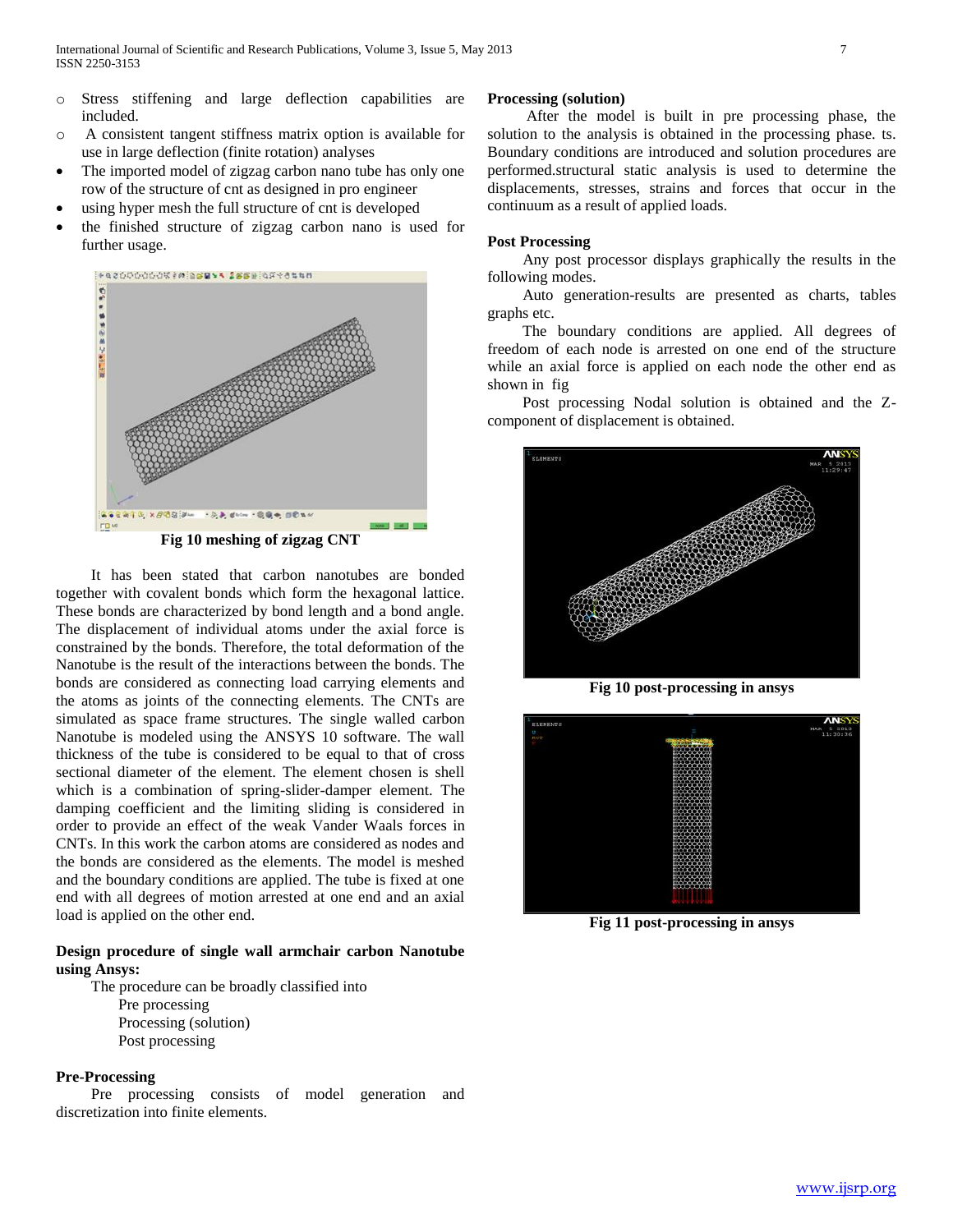

**Fig 12 post-processing in ansys**



**Fig 13 post-processing in ansys**

#### II. RESULTS AND DISCUSSIONS

 The potential use of CNTs as reinforcing materials in nanocomposites or inpresent advanced composites, originated the need to investigate their mechanical properties.

 Two of the properties receiving great attention, because they are appointing the effectiveness of CNTs, are the Young's modulus and tensile strength. Many theoretical and experimental research efforts have been placed on the investigation of Young's modulus of CNTs.

 Young's modulus of CNTs either calculated using theoretical methods or measured using experimental techniques show a very wide scatter. The reason for that refers to the physical difficulty of direct experimental measurements, the approximable nature of theoretical methods used and mainly to the dependence of Young's modulus to various geometrical and nano-structural parameters. In the following, the FE model is applied to assess the effect of wall thickness, diameter and chirality on the Young's and shear moduli of SWCNTs.

 The Young's modulus of a material is the ratio of normal stress to normal strain as obtained from a uni-axial tension test. Following this definition, the Young's modulus of SWCNTs is been calculated using the following equation

$$
Y = \frac{\sigma}{E} = \frac{\frac{F}{A_o}}{\frac{\Delta H}{H_o}}
$$

where F is the total applied force, A0, the cross-sectional area, H0 the initial length and DH is the elongation. A0 is equal to  $\pi$ Dt

Where, D is the mean diameter of the tube.

 In the case of armchair and zigzag SWCNTs, their initial length H0 is preset since all the sub marginal nodes are situated at the same plane.

#### ACKNOWLEDGEMENT

 Special Thanks to our Head of Department Dr.Y.V HanumanthRao for his valuable suggestions and encouragement

#### **REFERENCES**

- [1] Krishnan A, Dujardin E, Ebbesen TW, Yianilos PN, Treacy MMJ (1998). Young's modulus of singlewalled nanotubes. Phys. Rev. B. 58(20):14013– 14019.
- [2] Li C, Chou TW (2003). A structural mechanics approach for the analysis of carbon nanotubes. J. Solid Struct. 40:2487–2499.
- [3] Lourie O, Wanger HD (1998).Evaluation of Young's modulus of carbon nanotubes by micro Raman spectroscopy. J. Mater. 13(9):2418– 2422.
- [4] Poncharal P, Wang ZL, Ugarte D, De Heer WA (1999).Electrostatic deflections and electro mechanical resonances of carbon nanotubes. Science 283:1513–1516.
- [5] To CWS (2006).Bending and shear moduli of single walled carbon nanotube. Finite Elem. Anal. Des. 42:404–413
- [6] Treacy MMJ, Ebbesen TW, Gibson JM (1996). Exceptionally high Young's modulus observed for individual carbon nanotubes. Nature 38(6584):678– 680.
- [7] Tserpes KI, Papanikos P (2005). Finite element modeling of single walled carbon nanotubes, Composites, Part B. 36:468–477.
- [8] Wong EW, Sheehan PE, Lieber CM (1997). Nanobeam mechanics: Elasticity, strength and toughness of nano rods and nanotubes. Science 277:5334.
- [9] Yu MF, Files BS, Arepalli S, Ruoff RS (2000a). Tensile Loading of Ropes of Single Wall Carbon Nanotubes and their Mechanical Properties. Phys. Rev. Lett. 84:5552-5555.
- [10] Yu MF, Lourie O, Dyer MJ, Moloni K, Kelly TF, Rouff RS (2000b). Strength and breaking mechanism of multi walled carbon nanotube under tensile load. Science 287(5453):637–640.

#### **AUTHORS**

**First Author** – GouthamkumarYarlagadda,Department of mechanical engineering,KLuniversity,

Email:gouthamkumaryarlagadda@gmail.com

**Second Author** – Goutham Solasa, Department of mechanical

engineering,KLuniversity, Email:goutham.183@gmail.com

**Third Author** – Raviteja Boanapalli, Department of mechanical engineering,KLuniversity, Email:ravitejaboanapalli@gmail.com.